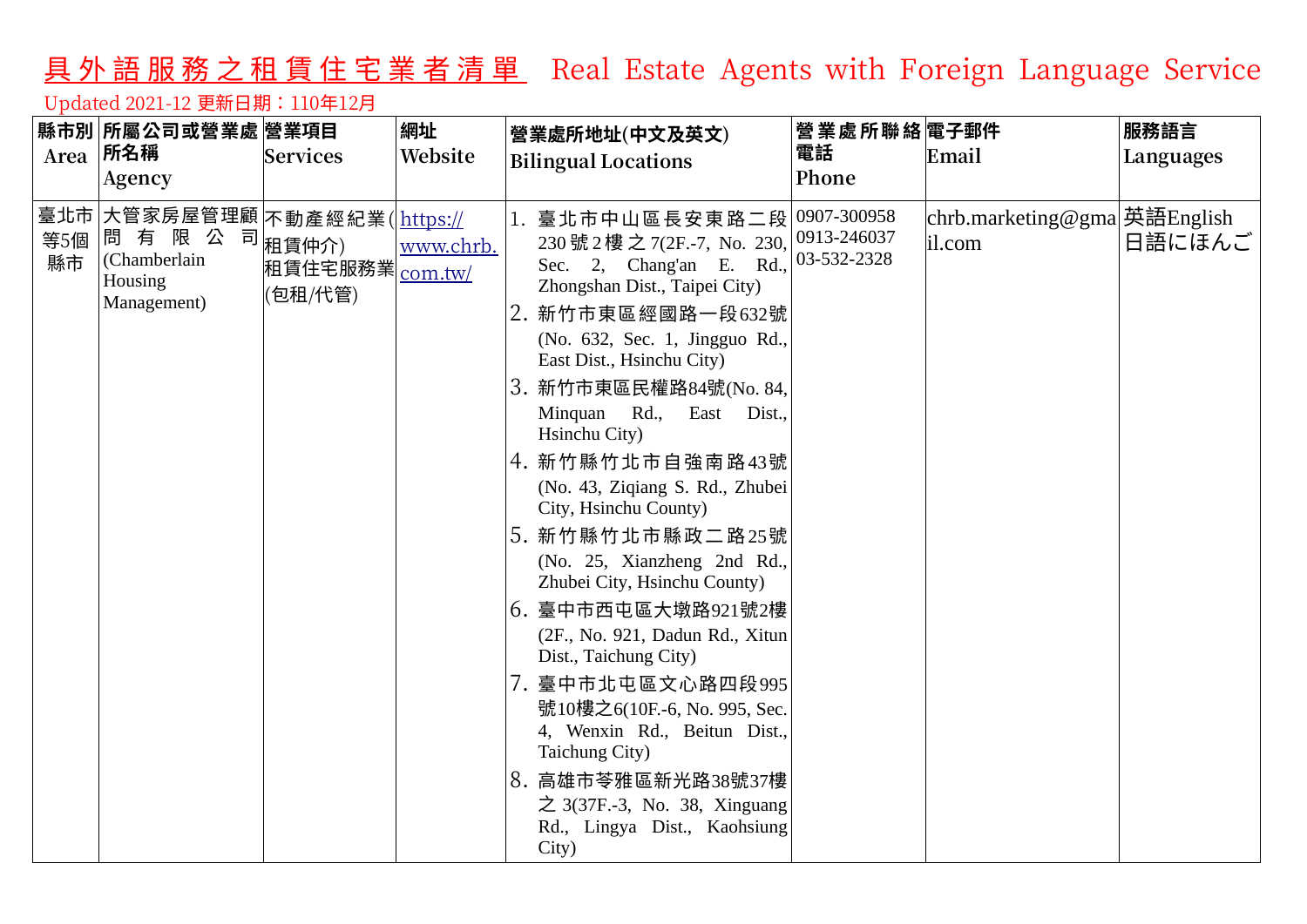| Area | 縣市別 所屬公司或營業處 營業項目<br><b> 所名稱</b><br>Agency                    | Services                                      | 網址<br><b>Website</b>                               | 營業處所地址(中文及英文)<br><b>Bilingual Locations</b>                                                                                            | 營業處所聯絡電子郵件<br>電話<br>Phone | Email                              | 服務語言<br>Languages                 |
|------|---------------------------------------------------------------|-----------------------------------------------|----------------------------------------------------|----------------------------------------------------------------------------------------------------------------------------------------|---------------------------|------------------------------------|-----------------------------------|
| 臺北市  | 上品國際不動產經 $ $ 不動產經紀業 $ $ https://<br>紀有限公司<br>(Elegant Realty) | 租賃仲介)                                         | <u>www.elega</u><br>$nt-$<br>realty.com.<br>tw/er/ | 臺北市信義區基隆路一段141號5 02-2764-3111<br> 樓之6<br>(5F.-6, No.141, Sec.1, Keelung<br>Rd.,Xinyi Dist.,Taipei City<br>, Taiwan(R.O.C.)             |                           | david.lai@taipei-<br>property.com  | 英語English<br>日語にほんご<br>西文Española |
|      | 臺北市 鉑斯國際地產有限 不動產經紀業(<br>公司(Boss<br>International<br>Estate)   | 租賃仲介)<br>租賃住宅服務業<br>(包租/代管)                   |                                                    | 臺北市中山區吉林路218巷7號1樓 02-2581-7208<br>(1F, No.7, Ln.218, Jilin<br>Rd.,Zhongshan<br>Dist., Taipei<br>City,<br>Taiwan(R.O.C.)                |                           | bossestateal@gmail.<br>com         | 英語English<br>日語にほんご               |
| 臺北市  | −軒企業有限公司 $ $ 不動產經紀業(<br>(UniK<br>Property 祖賃仲介)<br>Co., Ltd.) |                                               |                                                    | 臺北市松山區南京東路四段197號 02-25217275<br>7樓之2<br>(7F.-2, No.197, Sec. 4, Nanjing<br>E.Rd.,Songshan<br>Dist., Taipei<br>City<br>, Taiwan(R.O.C.) |                           | chhsuan.wu@gmail.<br>com           | 日本語にほんご<br>英語English              |
|      | 臺北市 富 裕 傳 承 管 理 顧 不動產經紀業(<br>問股份有限公司                          | 租賃仲介)<br>租賃住宅服務業<br>包租/代管)                    | http://<br>www.995 $h$<br>ome.com/                 | 臺北市中山區長春路17號8樓<br>(8F., No.17, Changchun Rd.,<br>Zhongshan Dist., Taipei City<br>,Taiwan(R.O.C.))                                      | 02-25233432               | service@995home.co 英語 English<br>m |                                   |
| 臺北市  | 宅都有限公司<br>(TAKUTO)<br>$LTD.$ )                                | 不動產經紀業( <br>CO., 租賃仲介)<br> 租賃住宅服務業 <br>包租/代管) | https://<br>takuto-<br>global.co<br>m/             | 臺北市中山區松江路 87號 11樓<br>111室<br>(11F., No.87, Songjiang Rd.,                                                                              | 02-25082820               | info_gb@takuto-<br>net.com         | 日語にほんご                            |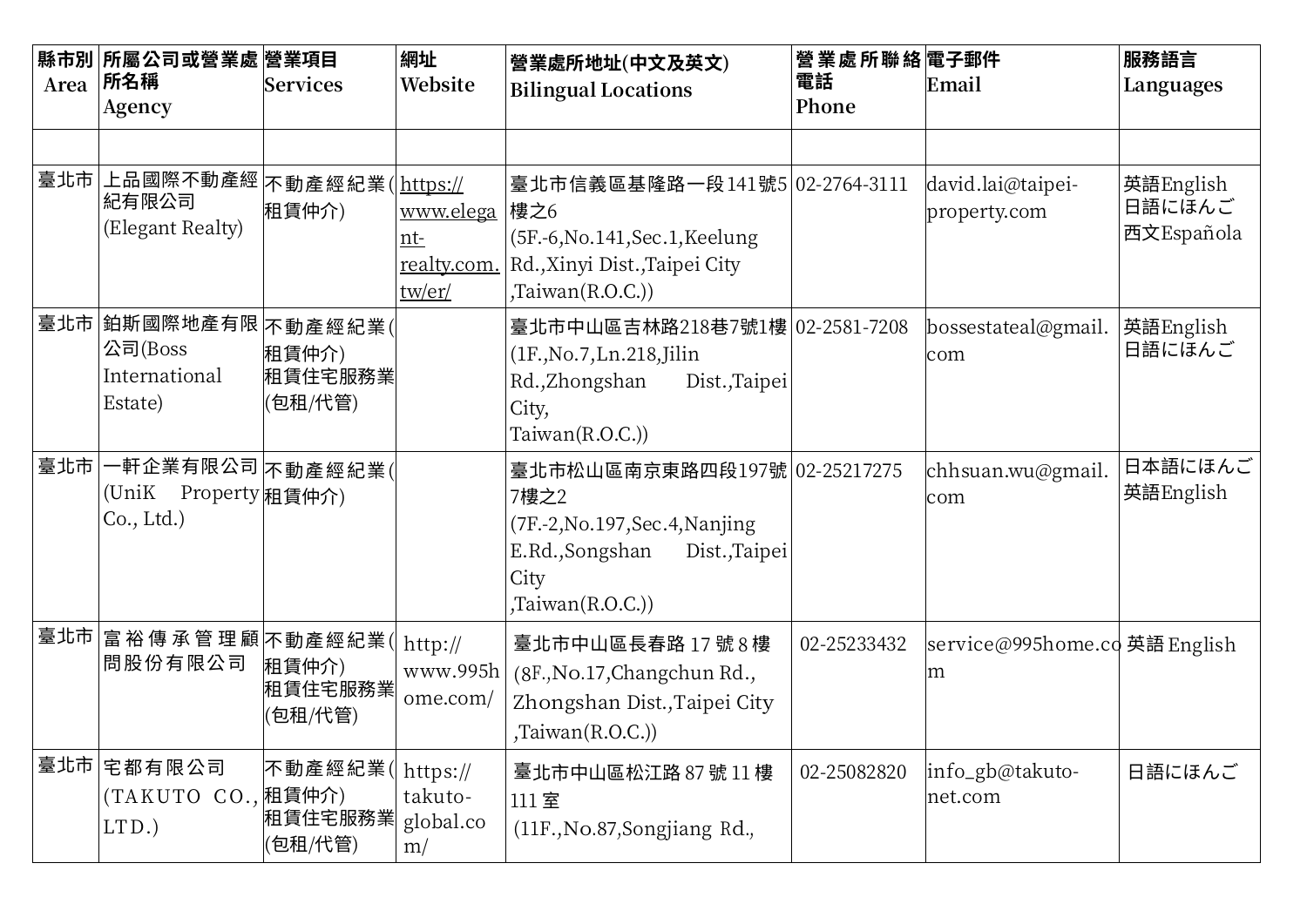| Area | 縣市別 所屬公司或營業處 營業項目<br>所名稱<br>Agency                                                                             | Services                                | 網址<br>Website                                  | 營業處所地址(中文及英文)<br><b>Bilingual Locations</b>                                                                                        | 營業處所聯絡電子郵件<br>電話<br>Phone | Email                                            | 服務語言<br>Languages |
|------|----------------------------------------------------------------------------------------------------------------|-----------------------------------------|------------------------------------------------|------------------------------------------------------------------------------------------------------------------------------------|---------------------------|--------------------------------------------------|-------------------|
|      |                                                                                                                |                                         |                                                | Zhongshan Dist., Taipei City<br>, Taiwan(R.O.C.)                                                                                   |                           |                                                  |                   |
| 臺北市  | 大師國際不動產不動產經紀業( https://<br>股份有限公司<br>(MASTER REAL<br>ESTATE)                                                   | 租賃仲介)                                   | master199<br>$5.$ com.tw/<br>index_en.h<br>tml | 臺北市士林區中山北路五段520號 02-28816333<br> 9樓<br>(9F., No. 520, Sec. 5, Zhongshan<br>N. Rd., Shilin Dist., Taipei City<br>,Taiwan $(R.O.C.)$ |                           | louis_di@master1995 英語English<br>.com.tw         |                   |
| 新竹縣  | 一 心 租 屋 有 限 公 <sup>租賃住宅服務業</sup><br>司<br>Sin Limited<br>(Y <sub>i</sub> )<br>Company)                          | (代管)                                    |                                                | 新竹縣新豐鄉明新街 50號1樓<br>(1F., No. 50, Mingxin St. Xinfeng)<br>Township, Hsinchu County<br>,Taiwan (R.O.C.))                             | 03-5576395                |                                                  | 英文 English        |
|      | 臺中市 伊格公寓大廈管理 不動產經紀業 ( https://<br>維護股份有限公司<br>(EAGLE-IRENT)                                                    | 租賃仲介)<br>租賃住宅服務業  <u>i</u> -<br>(包租/代管) | <u>www.eagle</u><br>rent.com//<br>index.php    | 臺中市西區台灣大道二段573號9 04-23168666<br>│樓J室<br>(Rm.J, 9F., No.537, Taiwan Blvd.,<br>West Dist., Taichung City 403<br>, Taiwan (R.O.C.))   |                           | eagleirent@gmail.co<br>m                         | 英語ENGLISH         |
| 臺中市  | │富盟物業股份有限│不動產經紀業( <u>│http://</u><br>公司                                                                        | 租賃仲介)<br>租賃住宅服務業<br>(包租/代管)             | <u>fum.42apa</u><br>rtner.com/                 | 臺中市南屯區文心路一段324號 04-23222229<br>14F-1<br>(14F.-1, No.324, Sec.1, Wenxin<br>Rd.Nantun Dist.,Taichung City<br>$\text{Taiwan}(R.O.C.)$ |                           | 42apartner@gmail.c  英語 English<br>lom            |                   |
|      | 臺中市 $ $ 居次元租賃住宅服 $ $ 租賃住宅服務業 $ _{\underline{\text{https://}}\underline{\text{}}}}$<br> 務有限公司<br>(Formosa House | (代管)                                    | formosalif<br>eservices.c                      | 臺中市西區台灣大道2段285號27 0931-510009<br> 樓2711室<br>(Rm.2711 27F, No285, Taiwan)                                                           |                           | services@formosalif  英語 English<br>eservices.com |                   |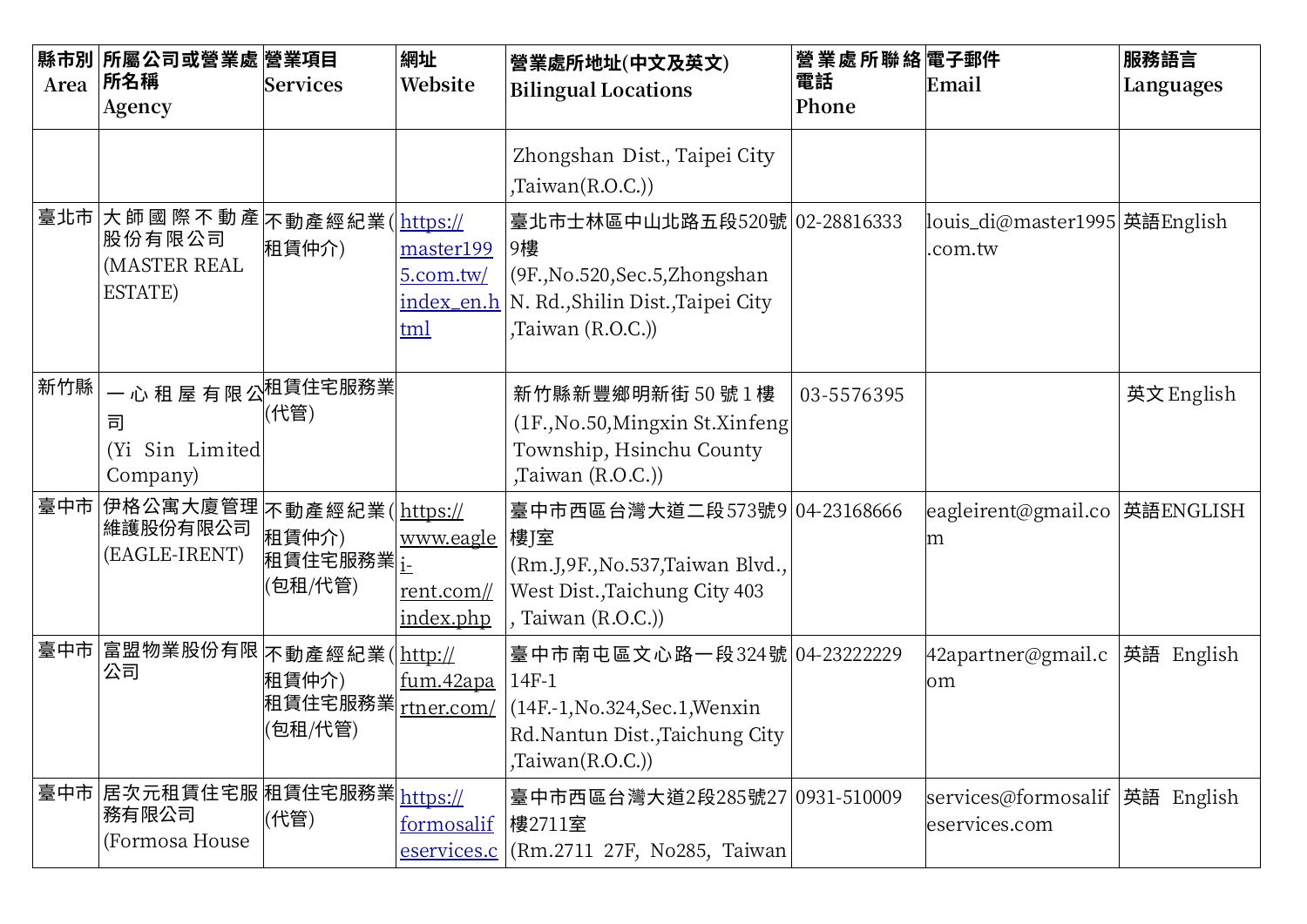| 縣市別 所屬公司或營業處 營業項目<br>$Area$ 所名稱<br><b>Services</b><br>Agency |  | 網址<br>Website | 營業處所地址(中文及英文)<br><b>Bilingual Locations</b>                     | │營業處所聯絡 電子郵件<br>電話<br>Phone | Email | 服務語言<br>Languages |
|--------------------------------------------------------------|--|---------------|-----------------------------------------------------------------|-----------------------------|-------|-------------------|
| Rental Ltd.)                                                 |  | $om$          | Blvd.,<br>West Dist.,Taichung<br>$\vert$ City,Taiwan $(R.O.C.)$ |                             |       |                   |

## 具 外 語 服 務 之 租 賃 住 宅 專 業 人 員 清 單 Real Estate Professionals with Foreign

Language ability Updated: 2021-12 更新日期: 110年12月

| 姓名<br>Name                           | Fema<br>le)            | 性別  所屬公司或營業處 主 要 服主要服務聘僱型態 <br>(Male $ {\mathop{{\mathfrak {H}}}\nolimits} \mathop{{\mathfrak {H}}}\nolimits$ ${\mathop{{\mathfrak {H}}}\nolimits}$<br><b>Affiliation</b> | 務區域項<br>範圍<br>Area               | Service $#f$ | 目(專任/ | 持有不動產相關證照及證<br>書號碼<br>License                           | 可服務語言<br>Languages      | <b>電子郵件</b><br>Email                | 連絡電話<br>Phone |
|--------------------------------------|------------------------|---------------------------------------------------------------------------------------------------------------------------------------------------------------------------|----------------------------------|--------------|-------|---------------------------------------------------------|-------------------------|-------------------------------------|---------------|
| 張君偉<br>CHANG,<br><b>CHUN</b><br>-WEI | 男<br>M                 | 大管家房屋管理顧<br>問有限公司<br>(Chamberlain<br>Housing<br>Management)                                                                                                               | 臺北市<br>新竹市<br>新竹縣<br>臺中市<br>高雄市  | 租賃仲介         | 專任    | 不動產經紀營業員<br>101年登字208651號                               | 英語English               | chrb.marketing@gmail.com            | 0907-300-958  |
| 池美旻<br>CHIH,<br>MEI<br>$-MIN$        | 女<br>(Fe-<br>mal<br>e) | 大管家房屋管理顧<br>問有限公司<br>(Chamberlain<br>Housing<br>Management)                                                                                                               | 臺北市<br>新竹縣 /包租<br>臺中市 /代管<br>高雄市 | 新竹市 租賃仲介     | 專任    | 不動產經紀營業員<br>110年登字388520號<br>租賃住宅管理人員<br>110年登字第010092號 | 日語にほんご                  | chrb.marketing@gmail.com            | 0913-246-037  |
| 鄭玉韓<br>Cheng,<br>Yu-Han              | 女<br>(Fe-<br>mal<br>e) | 上品國際不動產經<br>紀有限公司<br>(Elegant Realty)                                                                                                                                     | 臺北市<br>新北市                       | 租賃仲介         | 專任    | 不動產營業員<br>105年登字第307304號                                | 英語English<br>西文Española | renee.cheng@taipei-<br>property.com | 0963-306862   |
| 洪慧瑜<br>Hung,                         | 女<br>(Fe-              | 上品國際不動產經<br>紀有限公司                                                                                                                                                         | 新北市                              | 臺北市 租賃仲介     | 專任    | 不動產營業員<br>105年登字第310510號                                | 英語English<br>日本語にほんご    | jenny.hung@taipei-<br>property.com  | 0965-589092   |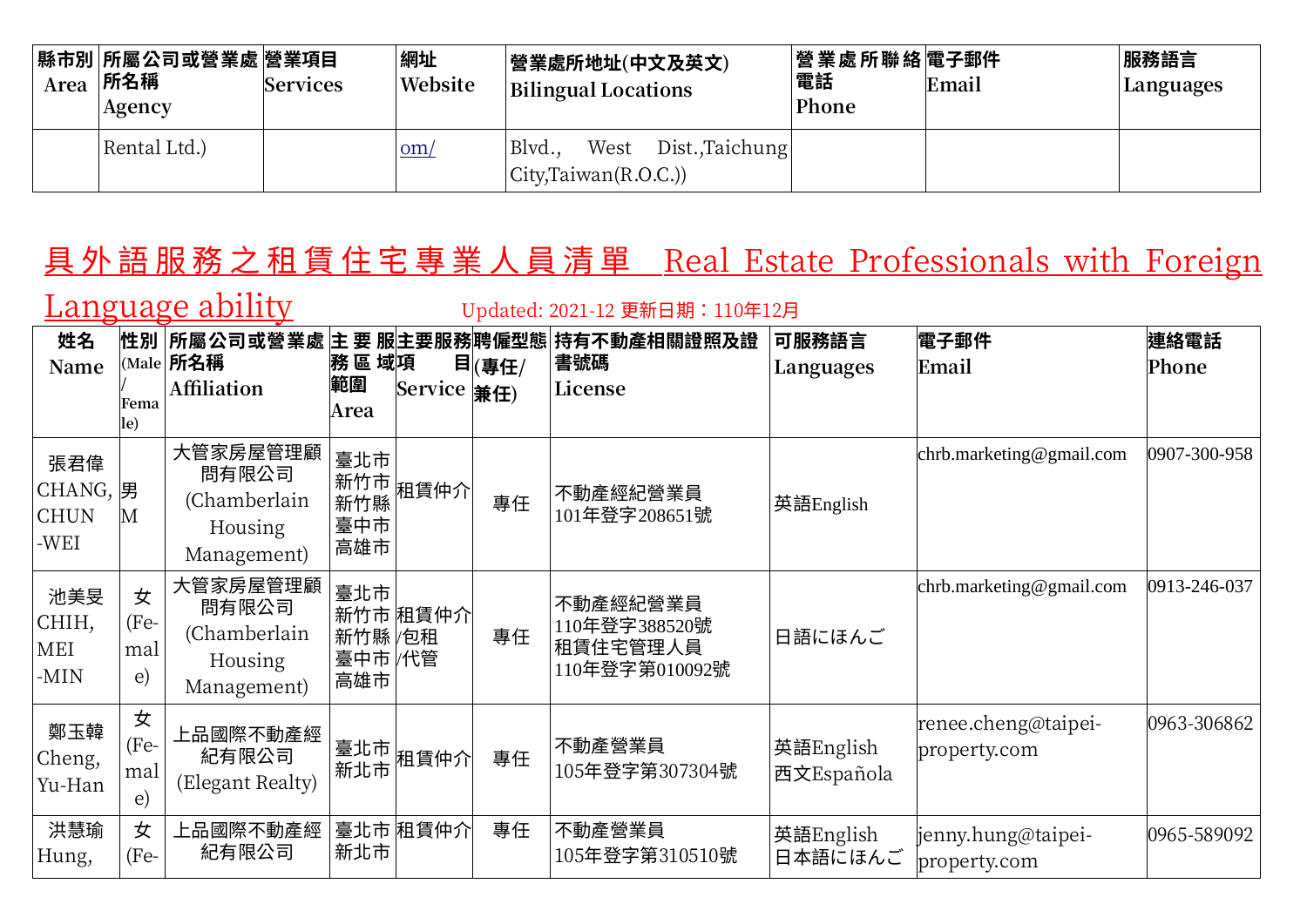| 姓名<br><b>Name</b>                    | Fema<br>le)                    | 性別 所屬公司或營業處 主 要 服主要服務聘僱型態<br>(Male 所名稱<br><b>Affiliation</b> | 務區域項<br>範圍<br>Area | Service $\left  \frac{1}{2}\right  \neq 0$ | 目(專任/ | 持有不動產相關證照及證<br>書號碼<br>License | 可服務語言<br>Languages   | 電子郵件<br>Email                       | 連絡電話<br>Phone |
|--------------------------------------|--------------------------------|--------------------------------------------------------------|--------------------|--------------------------------------------|-------|-------------------------------|----------------------|-------------------------------------|---------------|
| Hui-Yu                               | mal<br>e)                      | (Elegant Realty)                                             |                    |                                            |       |                               |                      |                                     |               |
| 張瑞妍<br>Chang,<br>Rui-Yan             | 女<br>(Fe-<br>mal<br>$\epsilon$ | 上品國際不動產經<br>紀有限公司<br>(Elegant Realty)                        | 臺北市<br>新北市         | 租賃仲介                                       | 專任    | 不動產營業員<br>109年登字第364134號      | 英語English<br>日本語にほんご | yoko.chang@taipei-<br>property.com  | 0965-503056   |
| 周筱薇<br>Chou,<br>Xiao<br>-Wei         | 女<br>(Fe-<br>mal<br>$\epsilon$ | 上品國際不動產經<br>紀有限公司<br>(Elegant Realty)                        | 臺北市<br>新北市         | 租賃仲介                                       | 專任    | 不動產營業員<br>109年登字第368398號      | 英語English<br>日本語にほんご | vivian.chou@taipei-<br>property.com | 0965-608932   |
| 林家慧<br>Lin, Jia-<br>Hui              | 女<br>(Fe-<br>mal<br>$\epsilon$ | 上品國際不動產經<br>紀有限公司<br>(Elegant Realty)                        | 臺北市<br>新北市         | 租賃仲介                                       | 專任    | 不動產營業員<br>109年登字第376239號      | 英語English<br>日本語にほんご | nicole.lin@taipei-<br>property.com  | 0972-035386   |
| 黃昱淳<br>Huang,<br>Yu-Chun $ e\rangle$ | 男<br>$\vert$ (Mal $\vert$      | 上品國際不動產經<br>紀有限公司<br>(Elegant Realty)                        | 臺北市<br>新北市         | 租賃仲介                                       | 專任    | 不動產營業員<br>100年登字第189207號      | 英語English            | dean.huang@taipei-<br>property.com  | 0963-083632   |
| 吳彥賢<br>Wu,Yan-<br>Xian               | 男<br>(Mal)<br>$ e\rangle$      | 上品國際不動產經<br>紀有限公司<br>(Elegant Realty)                        | 臺北市<br>新北市         | 租賃仲介                                       | 專任    | 不動產營業員<br>107年登字第332296號      | 英語English            | squall.wu@taipei-<br>property.com   | 0963-089203   |
| 朱建勳<br>Chu,<br>Jian<br>-Xun          | 男<br>(Mal)<br> e)              | 上品國際不動產經<br>紀有限公司<br>(Elegant Realty)                        | 臺北市<br>新北市         | 租賃仲介                                       | 專任    | 不動產營業員<br>108年登字第341043號      | 英語English            | charles.chu@taipei-<br>property.com | 0965-608933   |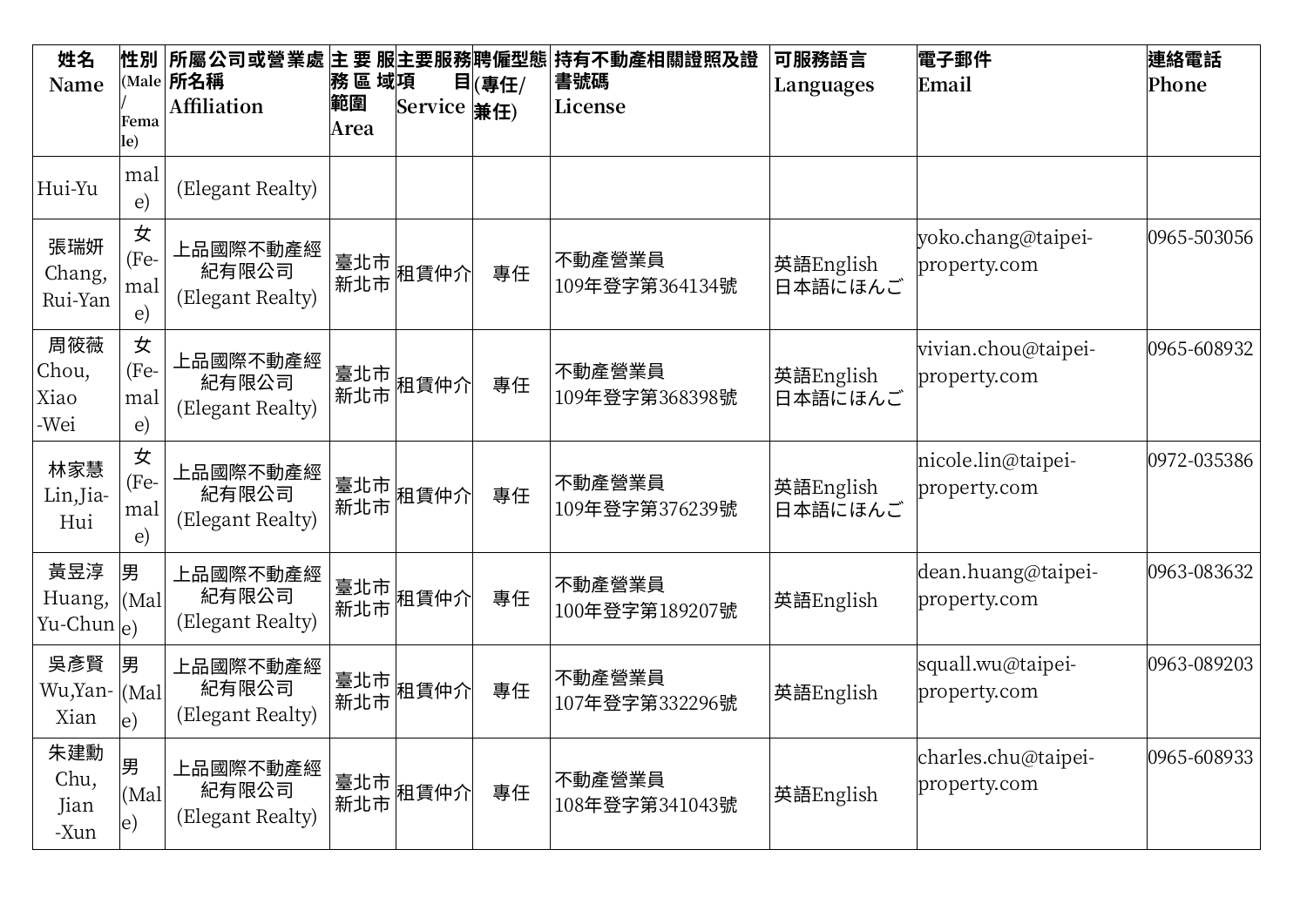| 姓名<br>Name                    | <b>性別</b><br>Fema<br>le)       | 所屬公司或營業處 主 要 服主要服務聘僱型態 <br>$(Male$ 所名稱<br>Affiliation                  | 務區域項<br>範圍<br>Area | Service $\left  \frac{1}{2}\right  \neq 0$ | 目(專任/ | 持有不動產相關證照及證<br>書號碼<br>License | 可服務語言<br>Languages    | <b>電子郵件</b><br>Email                   | 連絡電話<br>Phone |
|-------------------------------|--------------------------------|------------------------------------------------------------------------|--------------------|--------------------------------------------|-------|-------------------------------|-----------------------|----------------------------------------|---------------|
| 楊涵婷<br>Yang,<br>Han<br>-Ting  | 女<br>(Fe-<br>mal<br>e)         | 上品國際不動產經<br>紀有限公司<br>(Elegant Realty)                                  | 臺北市 <br>新北市        | 租賃仲介                                       | 專任    | 不動產營業員<br>107年登字第335262號      | 英語English             | hazel.yang@taipei-<br>property.com     | 0933-083532   |
| 女 F李<br>嘉雯<br>Li, Jia<br>-Wen | 女<br>(Fe-<br>mal<br>e)         | 上品國際不動產經<br>紀有限公司<br>(Elegant Realty)                                  | 臺北市 <br>新北市        | 租賃仲介                                       | 專任    | 不動產營業員<br>105年登字第302837號      | 英語English             | carmen.li@taipei-<br>property.com      | 0978-662502   |
| 黃妍昕<br>Huang,<br>Yan-Sin      | 女<br>(Fe-<br>mal<br>e)         | 上品國際不動產經<br>紀有限公司<br>(Elegant Realty)                                  | 臺北市 <br>新北市        | 租賃仲介                                       | 專任    | 不動產營業員<br>108年登字第341016號      | 英語English             | sherry.huang@taipei-<br>property.com   | 0963-038582   |
| 徐瑞璟<br>Hsu, Rui<br>-Jing      | 女<br>(Fe-<br>mal<br>$\epsilon$ | 上品國際不動產經<br>紀有限公司<br>(Elegant Realty)                                  | 臺北市 <br>新北市        | 租賃仲介                                       | 專任    | 不動產營業員<br>110年登字第386896號      | 英語English             | regine.hsu@taipei-<br>property.com     | 0965-328025   |
| 張瓊雯<br>Jessica                | 女<br>(Fe-<br>$\epsilon)$       | 鉑斯國際地產有限 臺北市<br>公 司 Boss Inter- 新北市<br>mal national estate             |                    | 租賃仲介<br>′包租<br>/代管                         | 專任    | 不動產營業員<br>106年登字第323153號      | 英語English             | bossestateal@gmail.com 02-25817208     |               |
| 季永峻                           | 男<br> e)                       | 鉑斯國際地產有限 臺北市 祖賃仲介<br> (Mal 公司 Boss Inter- 新北市  包租<br>national estate   |                    | /代管                                        | 專任    | 不動產營業員<br>110年登字第388653號      | 日本語にほんご               | bossestateal@gmail.com $ 02-25817208 $ |               |
| 吳權軒<br>WU,                    | 男                              | 一軒企業有限公司 $ $ 臺北市 $ $ 租賃仲介 $ $<br>Property 新北市<br>$ $ (Mal $ $ (Uni $K$ |                    |                                            | 專任    | 不動產經紀人<br>107年桃市經字第001709     | 日本語にほんご<br> 英語English | chhsuan.wu@gmail.com $ 02-25217275 $   |               |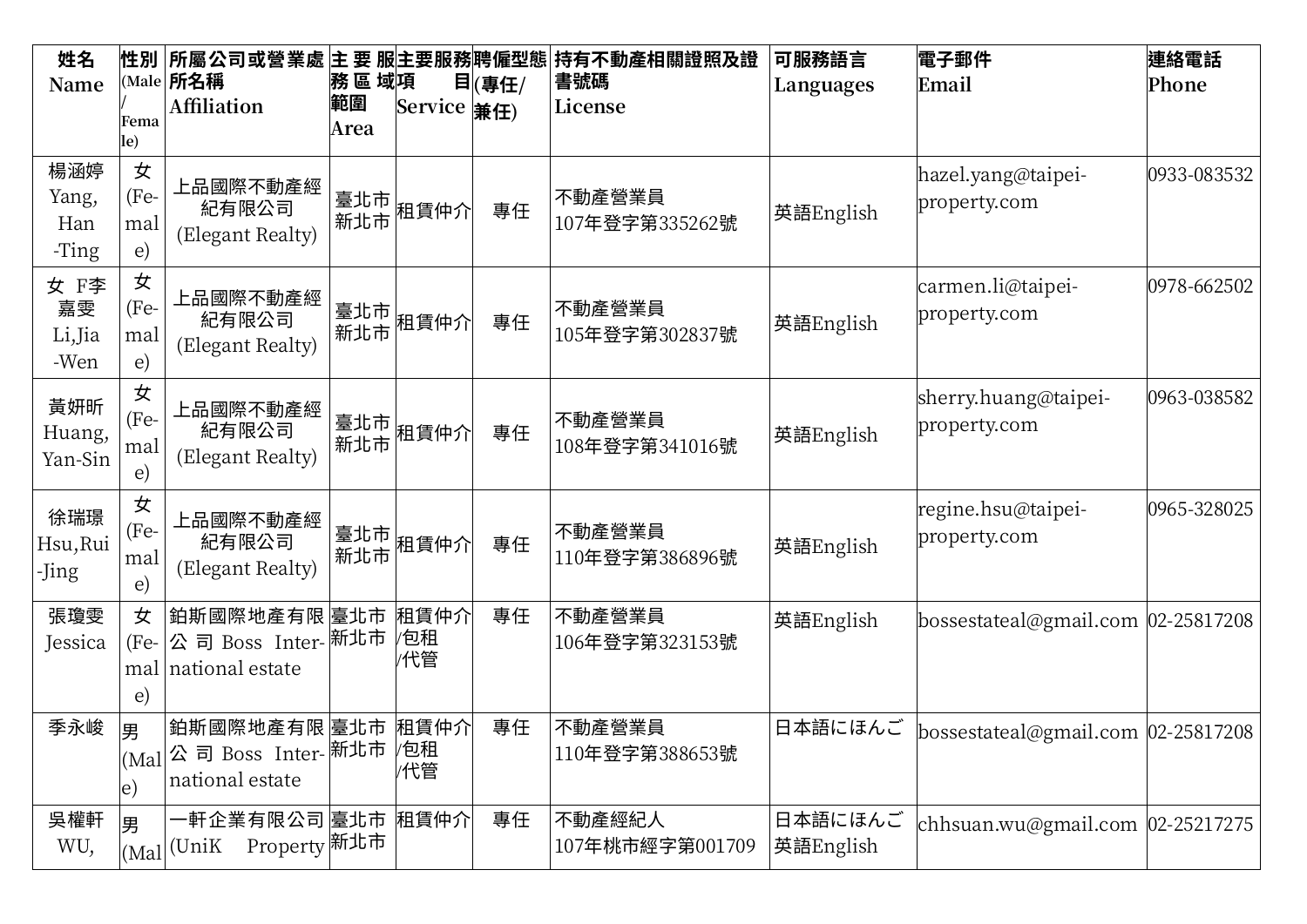| 姓名<br>Name                           |                        | (Male $ \mathbf{f}$ 名稱  | 務區域項       |                                            | 目(專任/ | 性別  所屬公司或營業處 主 要 服主要服務 聘僱型態  持有不動產相關證照及證<br>書號碼         | 可服務語言<br>Languages | 電子郵件<br>Email                              | 連絡電話<br>Phone     |
|--------------------------------------|------------------------|-------------------------|------------|--------------------------------------------|-------|---------------------------------------------------------|--------------------|--------------------------------------------|-------------------|
|                                      | Fema                   | Affiliation             | 範圍<br>Area | Service $\left  \frac{1}{2}\right  \neq 0$ |       | License                                                 |                    |                                            |                   |
|                                      | le)                    |                         |            |                                            |       |                                                         |                    |                                            |                   |
| CHUAN $ e\rangle$<br>-HSUAN          |                        | Co., Ltd.)              |            |                                            |       | 號                                                       |                    |                                            |                   |
| 鄭筑方<br>CHENG,<br><b>CHU</b><br>-FANG | 女<br>(Fe-<br>mal<br>e) | 富裕傳承<br>管理顧問<br>股份有限 公司 | 新北市        | 臺北市  租賃仲介 <br>⁄包租<br>/代管                   | 專任    | 不動產營業員<br>103年登字第278502號<br>租賃住宅管理人員<br>108年登字第003027號  | 英語 English         | anita@995home.com                          | 0933717474        |
| 陳韻竹<br>CHEN,<br>YUN-<br>JHU          | 女<br>(Fe-<br>mal<br>e) | 富裕傳承<br>管理顧問<br>股份有限 公司 | 臺北市<br>新北市 | 租賃仲介<br>⁄包租<br>/代管                         | 專任    | 不動產營業員<br>109年登字第366558號<br>租賃住宅管理人員<br>109年登字第007447號  | 英語 English         | sdtp@995home.com                           | 02-25233432       |
| 張菀如<br><b>CHANG</b><br>WAN-JO        | 女<br>(Fe-<br>mal<br>e) | 富裕傳承<br>管理顧問<br>股份有限 公司 | 臺北市<br>新北市 | 租賃仲介<br>包租<br>/代管                          | 兼任    | 不動產營業員<br>109年登字第380085號<br>租賃住宅管理人員<br>110年登字第 009032號 | 英語 English         |                                            | 02-25233432       |
| 吳文文<br>WU,<br>WEN-<br><b>WEN</b>     | 女<br>(Fe-<br>mal<br>e) | 富裕傳承<br>管理顧問<br>股份有限 公司 | 臺北市<br>新北市 | 租賃仲介<br>包租<br>/代管                          | 專任    | 不動產營業員<br>108年登字第 341021號                               | 英語 English         |                                            | 02-25233432       |
| 陳暉敏                                  | 男<br>(Mal<br>$\ket{e}$ | 宅都有限 公司                 | 新北市        | 臺北市 租賃仲介<br>⁄包租<br>/代管                     | 專任    | 不動產營業員<br>104年登字296935號<br>租賃住宅管理人員<br>108年登字第004292號   |                    | 日本語にほんご info_gb@takuto-net.com 02-25082820 | $ 0952 - 177411 $ |
| 鍾雨璇                                  | 女                      | 伊格公寓大廈管理 臺中市  租賃仲介      |            |                                            | 專任    | 不動產營業員                                                  | 英語English          | 99NICEHOUSE@gmail.co 04-23168666           |                   |